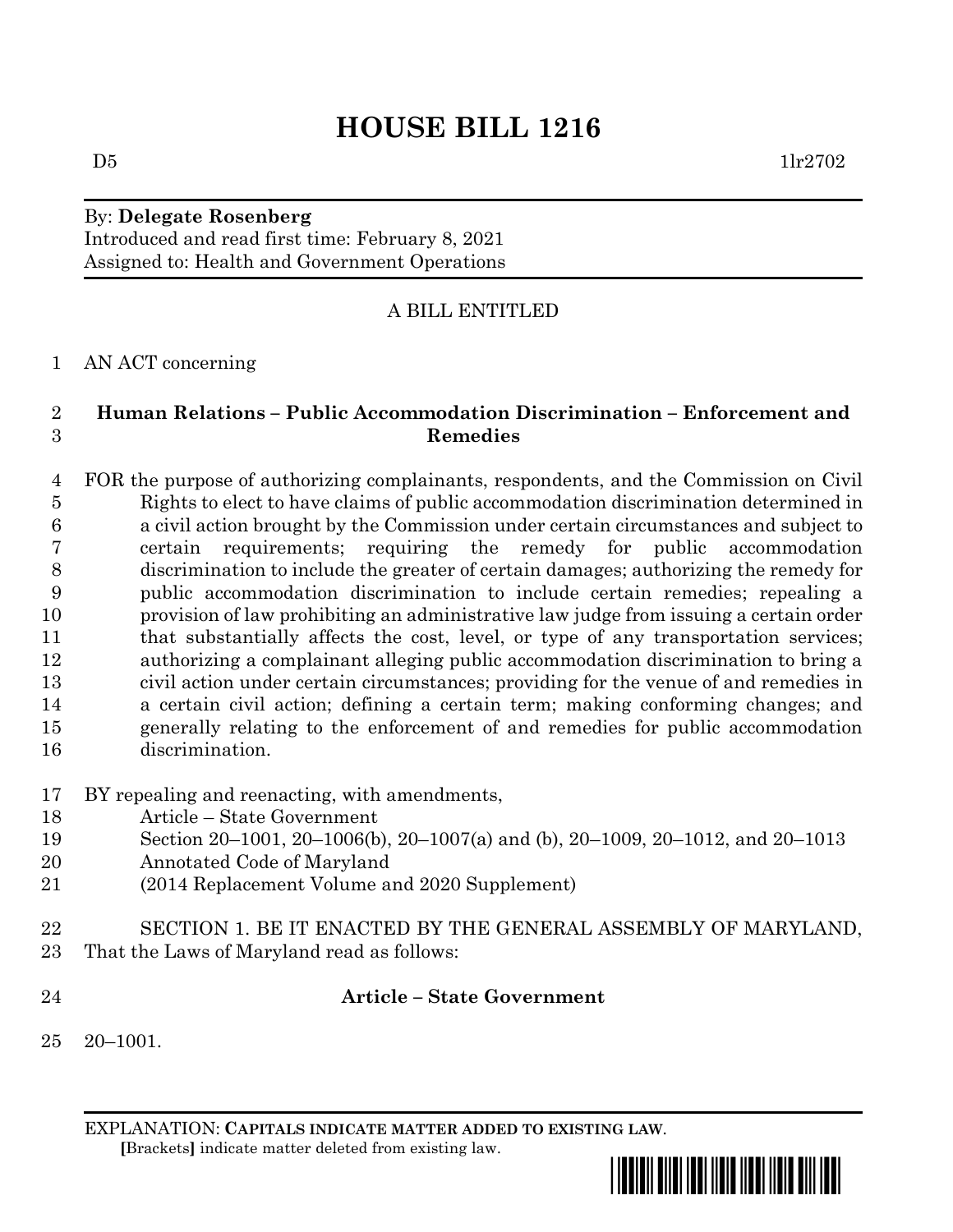**(A)** In this part**[**, "unlawful**] THE FOLLOWING WORDS HAVE THE MEANINGS INDICATED.**

# **(B) "PUBLIC ACCOMMODATION DISCRIMINATION" MEANS AN ACT THAT IS PROHIBITED UNDER § 20–304 OF THIS TITLE.**

 **(C) "UNLAWFUL** employment practice" means an act that is prohibited under § 20–606 of this title.

20–1006.

 (b) The Executive Director of the Commission shall cause a written notice to be issued and served in the name of the Commission, together with a copy of the complaint, requiring the respondent to answer the charges of the complaint at a public hearing:

 (1) before an administrative law judge at a time and place certified in the notice; or

 (2) if the complaint alleges an unlawful employment practice **OR PUBLIC ACCOMMODATION DISCRIMINATION**, in a civil action elected under § 20–1007 of this subtitle.

20–1007.

 (a) (1) When a complaint alleging an unlawful employment practice **OR PUBLIC ACCOMMODATION DISCRIMINATION** is issued and served under § 20–1006 of this subtitle, a complainant or respondent may elect to have the claims asserted in the complaint determined in a civil action brought by the Commission on the complainant's behalf, if:

 (i) the Commission has found probable cause to believe the respondent has engaged in or is engaging in an unlawful employment practice **OR PUBLIC ACCOMMODATION DISCRIMINATION**; and

 (ii) there is a failure to reach an agreement to remedy and eliminate the unlawful employment practice **OR PUBLIC ACCOMMODATION DISCRIMINATION**.

 (2) An election under paragraph (1) of this subsection shall be made within 30 days after the complainant or respondent receives service under § 20–1006(b) of this subtitle.

 (3) If an election is not made under paragraph (1) of this subsection, the Commission shall provide an opportunity for a hearing as provided under § 20–1008(a) of this subtitle.

(b) When a complaint alleging an unlawful employment practice **OR PUBLIC**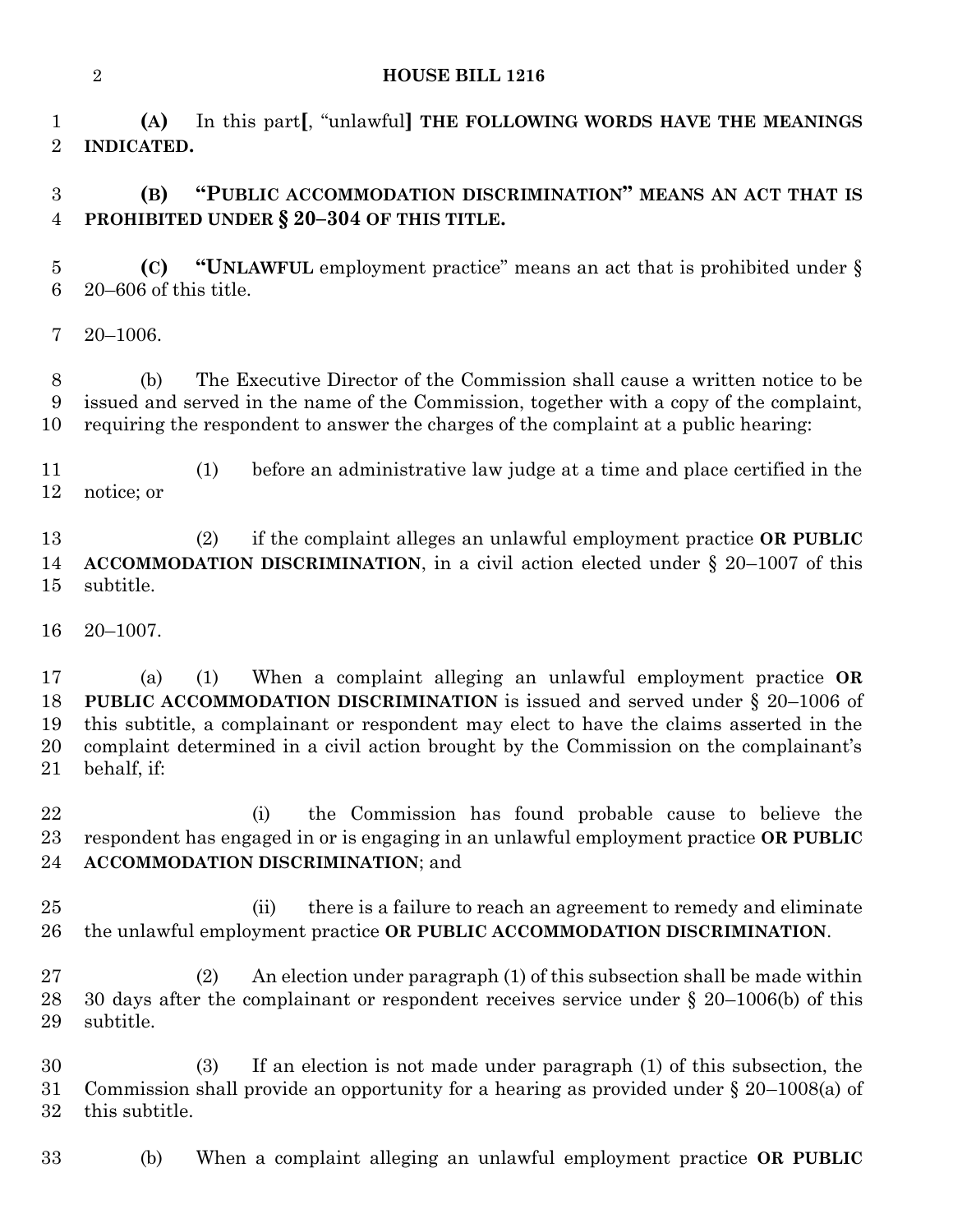# **HOUSE BILL 1216** 3

| $\mathbf{1}$<br>$\boldsymbol{2}$<br>3 | ACCOMMODATION DISCRIMINATION is issued and served under $\S$ 20-1006 of this<br>subtitle, the Commission may elect to have the claims asserted in the complaint determined<br>in a civil action brought on the Commission's own behalf, if: |
|---------------------------------------|---------------------------------------------------------------------------------------------------------------------------------------------------------------------------------------------------------------------------------------------|
| $\overline{4}$<br>$\overline{5}$<br>6 | the Commission has found probable cause to believe the respondent has<br>(1)<br>engaged in or is engaging in an unlawful employment practice OR PUBLIC<br><b>ACCOMMODATION DISCRIMINATION; and</b>                                          |
| $\overline{7}$<br>8                   | there is a failure to reach an agreement to remedy and eliminate the<br>(2)<br>unlawful employment practice OR PUBLIC ACCOMMODATION DISCRIMINATION.                                                                                         |
| 9                                     | $20 - 1009.$                                                                                                                                                                                                                                |
| 10<br>11                              | If, after reviewing all of the evidence, the administrative law judge finds that<br>(a)<br>the respondent has engaged in a discriminatory act, the administrative law judge shall:                                                          |
| 12<br>13                              | issue a decision and order stating the judge's findings of fact and<br>(1)<br>conclusions of law; and                                                                                                                                       |
| 14<br>15                              | issue and cause to be served on the respondent an order requiring the<br>(2)<br>respondent to:                                                                                                                                              |
| 16                                    | cease and desist from engaging in the discriminatory acts; and<br>(i)                                                                                                                                                                       |
| 17<br>18                              | take affirmative action to effectuate the purposes of the<br>(ii)<br>applicable subtitle of this title.                                                                                                                                     |
| 19<br>20                              | If the respondent is found to have engaged in or to be engaging in an<br>(b)<br>(1)<br>unlawful employment practice charged in the complaint, the remedy may include:                                                                       |
| 21<br>22                              | (i) enjoining the respondent from engaging in the discriminatory<br>act;                                                                                                                                                                    |
| 23<br>24                              | ordering<br>affirmative<br>relief,<br>including<br>(ii)<br>appropriate<br>the<br>reinstatement or hiring of employees, with or without back pay;                                                                                            |
| 25                                    | (iii)<br>awarding compensatory damages; or                                                                                                                                                                                                  |
| 26<br>27                              | ordering any other equitable relief that the administrative law<br>(iv)<br>judge considers appropriate.                                                                                                                                     |
| 28<br>29                              | (2)<br>Compensatory damages awarded under this subsection are in addition<br>to:                                                                                                                                                            |
| 30<br>31                              | back pay or interest on back pay that the complainant may<br>(i)<br>recover under any other provision of law; and                                                                                                                           |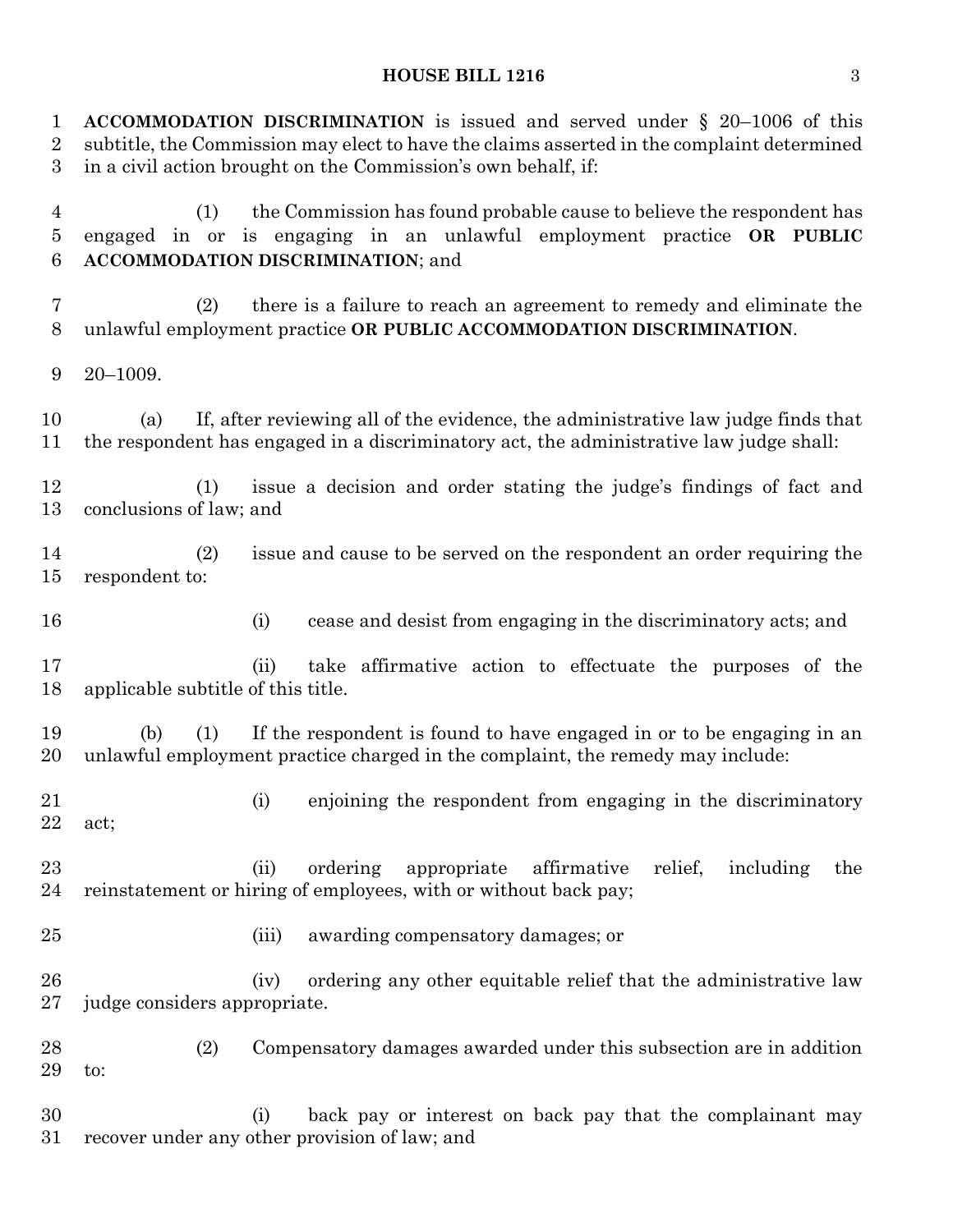(ii) any other equitable relief that a complainant may recover under any other provision of law.

 (3) The sum of the amount of compensatory damages awarded to each complainant under this subsection for future pecuniary losses, emotional pain, suffering, inconvenience, mental anguish, loss of enjoyment of life, or nonpecuniary losses, may not exceed:

 (i) \$50,000, if the respondent employs not fewer than 15 and not more than 100 employees in each of 20 or more calendar weeks in the current or preceding calendar year;

 (ii) \$100,000, if the respondent employs not fewer than 101 and not more than 200 employees in each of 20 or more calendar weeks in the current or preceding calendar year;

 (iii) \$200,000, if the respondent employs not fewer than 201 and not more than 500 employees in each of 20 or more calendar weeks in the current or preceding calendar year; and

 (iv) \$300,000, if the respondent employs not fewer than 501 employees in each of 20 or more calendar weeks in the current or preceding calendar year.

 (4) If back pay is awarded under paragraph (1) of this subsection, the award shall be reduced by any interim earnings or amounts earnable with reasonable diligence by the person discriminated against.

 (5) In addition to any other relief authorized by this subsection, a complainant may recover back pay for up to 2 years preceding the filing of the complaint, where the unlawful employment practice that has occurred during the complaint filing period is similar or related to an unlawful employment practice with regard to discrimination in compensation that occurred outside the time for filing a complaint.

 **(C) IF THE RESPONDENT IS FOUND TO HAVE ENGAGED IN OR TO BE ENGAGING IN PUBLIC ACCOMMODATION DISCRIMINATION AS CHARGED IN THE COMPLAINT, THE REMEDY:**

**(1) SHALL INCLUDE THE GREATER OF:**

 **(I) LIQUIDATED DAMAGES OF \$100 PER DISCRIMINATORY ACT, OR \$1,000 PER COMPLAINT, WHICHEVER IS GREATER; OR**

 **(II) COMPENSATORY DAMAGES FOR PECUNIARY LOSSES, EMOTIONAL PAIN, SUFFERING, INCONVENIENCE, MENTAL ANGUISH, LOSS OF ENJOYMENT OF LIFE, AND OTHER NONPECUNIARY LOSSES; AND**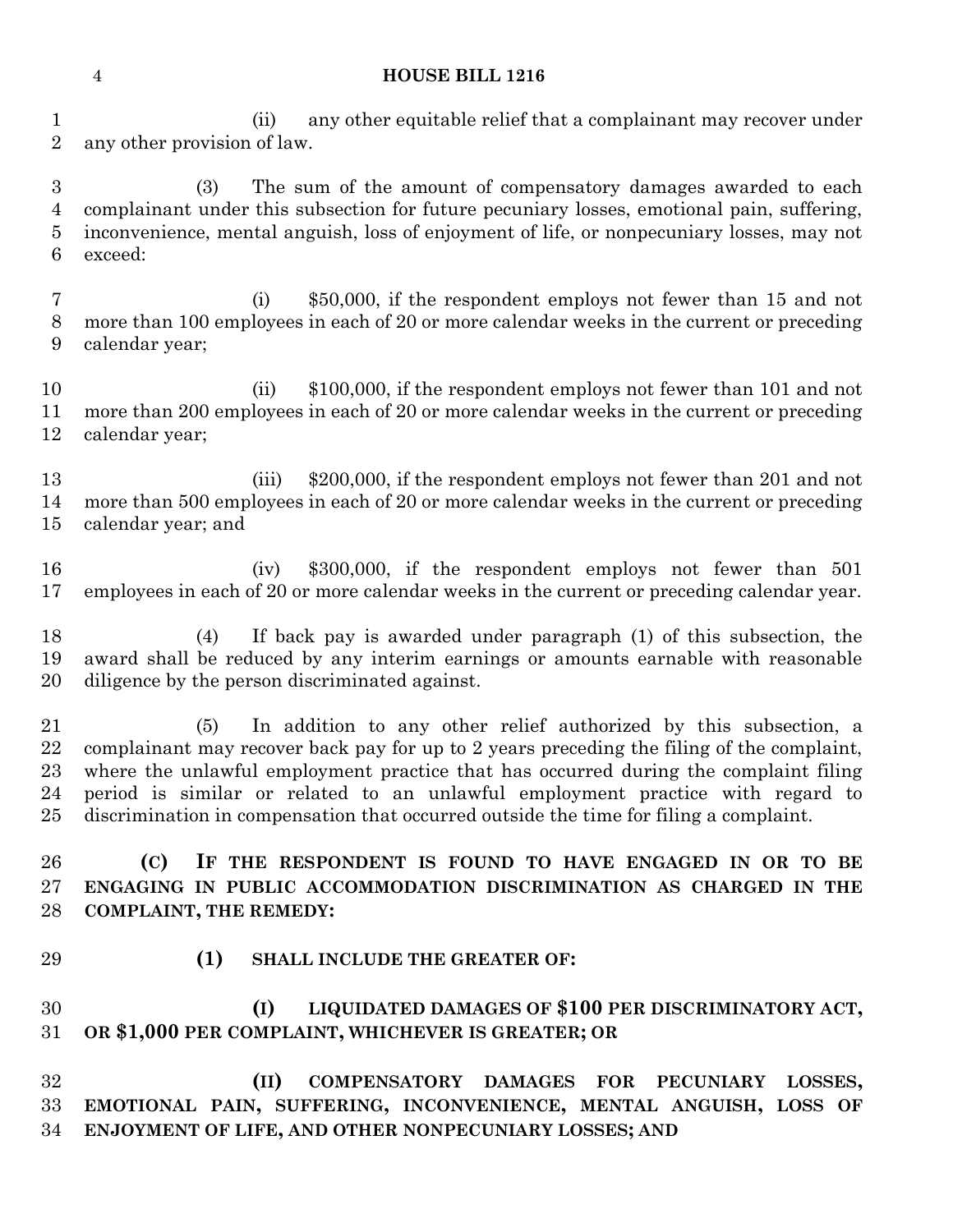**HOUSE BILL 1216** 5

 **(2) MAY INCLUDE: (I) ENJOINING THE RESPONDENT FROM ENGAGING IN THE DISCRIMINATORY ACT; (II) ORDERING APPROPRIATE AFFIRMATIVE RELIEF, INCLUDING THE PROVISION OF A REASONABLE ACCOMMODATION; OR (III) ORDERING ANY OTHER EQUITABLE RELIEF THAT THE ADMINISTRATIVE LAW JUDGE CONSIDERS APPROPRIATE. [**(c)**] (D)** (1) **[**(i) Except as provided in subparagraph (ii) of this paragraph, if**] IF** the respondent is found to have engaged in or to be engaging in a discriminatory act other than an unlawful employment practice **OR PUBLIC ACCOMMODATION DISCRIMINATION**, in addition to an award of civil penalties as provided in § 20–1016 of this subtitle, nonmonetary relief may be granted to the complainant. **[**(ii) An order may not be issued that substantially affects the cost, level, or type of any transportation services.**]** (2) (i) In cases involving transportation services that are supported fully or partially with funds from the Maryland Department of Transportation, an order may not be issued that would require costs, level, or type of transportation services different from or exceeding those required to meet U.S. Department of Transportation regulations adopted under 29 U.S.C. § 794. (ii) An order issued in violation of subparagraph (i) of this paragraph is not enforceable under § 20–1011 of this subtitle. **[**(d)**] (E)** If, after reviewing all of the evidence, the administrative law judge finds that the respondent has not engaged in an alleged discriminatory act, the administrative law judge shall: (1) state findings of fact and conclusions of law; and (2) issue an order dismissing the complaint. **[**(e)**] (F)** Unless a timely appeal is filed with the Commission in accordance with the Commission's regulations, a decision and order issued by the administrative law judge under this section shall become the final order of the Commission. 20–1012.

 (a) Within 60 days after an election is made under § 20–1007 of this subtitle, the Commission shall file a civil action in the circuit court for the county where the alleged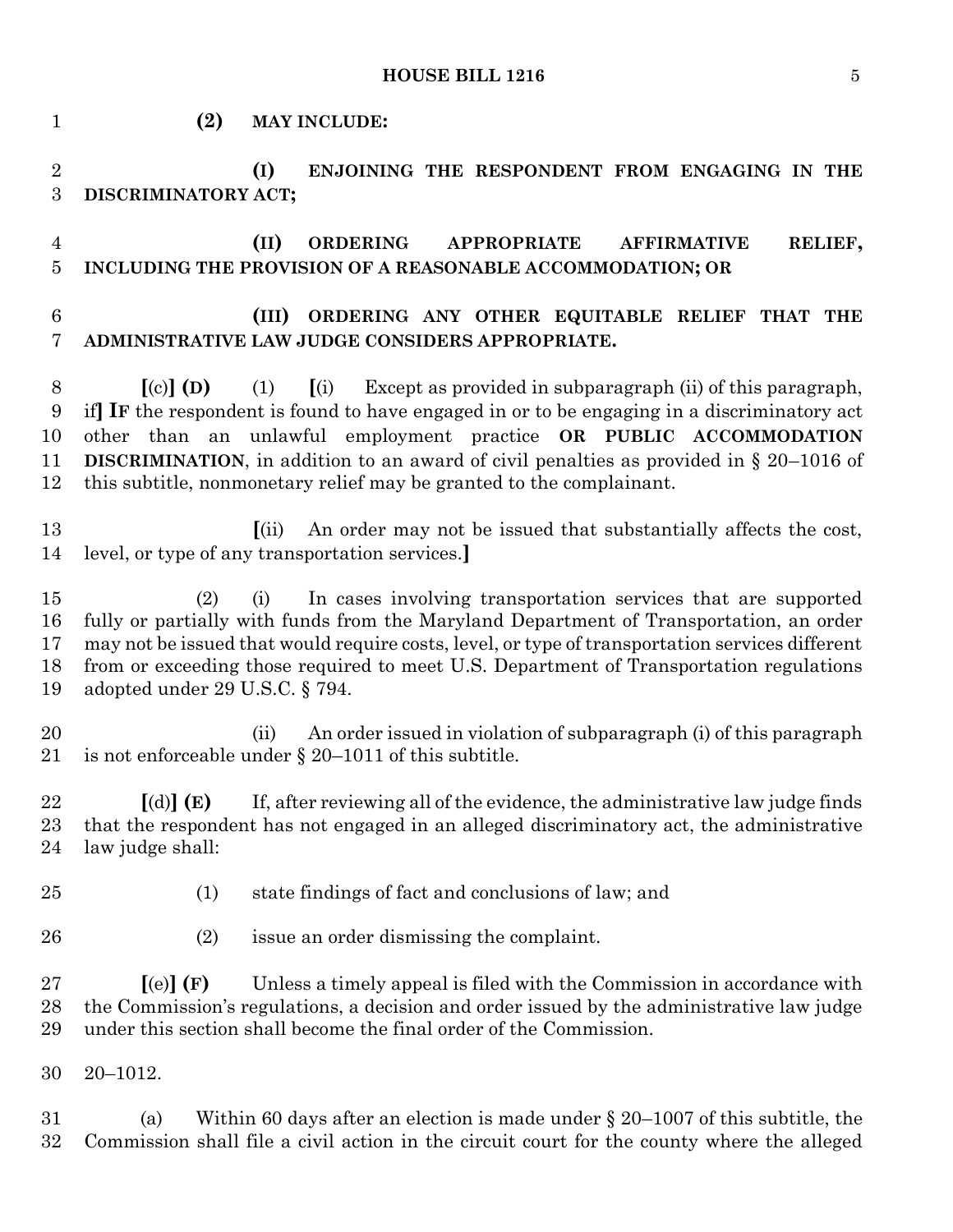| $\mathbf 1$<br>$\overline{2}$          | unlawful employment practice OR PUBLIC ACCOMMODATION DISCRIMINATION<br>occurred.                                                                                                                                                                  |
|----------------------------------------|---------------------------------------------------------------------------------------------------------------------------------------------------------------------------------------------------------------------------------------------------|
| $\boldsymbol{3}$<br>$\overline{4}$     | (1)<br>If the court finds that an unlawful employment practice occurred, the<br>(b)<br>court may provide the remedies specified in $\S 20-1009(b)$ of this subtitle.                                                                              |
| $\overline{5}$<br>$6\phantom{.}6$<br>7 | (2)<br>IF<br><b>COURT</b><br><b>FINDS</b><br><b>THAT</b><br><b>PUBLIC</b><br><b>THE</b><br><b>ACCOMMODATION</b><br>DISCRIMINATION HAS OCCURRED, THE COURT MAY PROVIDE THE REMEDIES<br>SPECIFIED IN $\S 20-1009(C)$ OF THIS SUBTITLE.              |
| $8\,$                                  | $\left( \text{c}\right)$<br>If the Commission seeks compensatory damages under this section:                                                                                                                                                      |
| 9                                      | (1)<br>any party may demand a trial by jury; and                                                                                                                                                                                                  |
| 10<br>11                               | the court may not inform the jury of the limitations on compensatory<br>(2)<br>damages imposed under $\S 20-1009(b)(3)$ of this subtitle.                                                                                                         |
| 12                                     | $20 - 1013.$                                                                                                                                                                                                                                      |
| 13<br>14<br>15                         | In addition to the right to make an election under $\S 20-1007$ of this subtitle, a<br>(a)<br>complainant may bring a civil action against the respondent alleging an unlawful<br>employment practice OR PUBLIC ACCOMMODATION DISCRIMINATION, if: |
| 16<br>17<br>18                         | the complainant initially filed a timely administrative charge or a<br>(1)<br>complaint under federal, State, or local law alleging an unlawful employment practice OR<br>PUBLIC ACCOMMODATION DISCRIMINATION by the respondent;                  |
| 19<br>20                               | at least 180 days have elapsed since the filing of the administrative<br>(2)<br>charge or complaint; and                                                                                                                                          |
| 21<br>22<br>23                         | (I)<br>(3)<br>IN THE CASE OF ALLEGED PUBLIC ACCOMMODATION<br>DISCRIMINATION, THE CIVIL ACTION IS FILED WITHIN 2 YEARS AFTER THE ALLEGED<br>PUBLIC ACCOMMODATION DISCRIMINATION OCCURRED; AND                                                      |
| 24<br>25                               | (II)<br>IN THE CASE OF AN ALLEGED UNLAWFUL EMPLOYMENT<br>PRACTICE:                                                                                                                                                                                |
| 26<br>27<br>28                         | except as provided in item $[(ii)]$ 2 of this $[paragnb]$<br>[(i)]<br>1.<br>ITEM, the civil action is filed within 2 years after the alleged unlawful employment practice<br>occurred; or                                                         |
| 29<br>30                               | if the complaint is alleging harassment, the civil action is<br>$\left[ \text{(ii)} \right]$ 2.<br>filed within 3 years after the alleged harassment occurred.                                                                                    |
| 31<br>32                               | A civil action under this section shall be filed in the circuit court for the county<br>(b)<br>where the alleged unlawful employment practice occurred.                                                                                           |